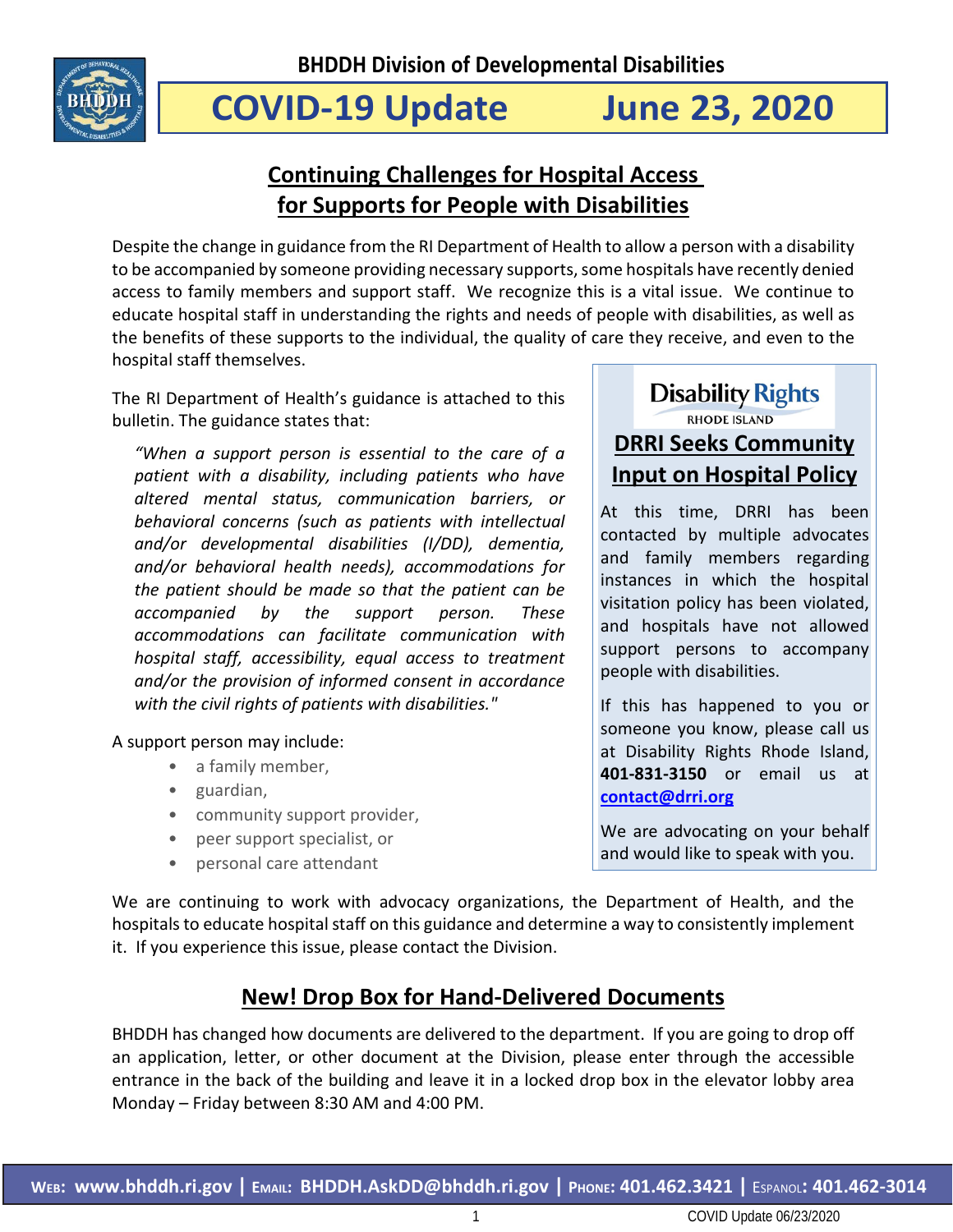# **Some BHDDH Staff on Reduced Work Week**

Please be aware that some DDD social caseworkers and other BHDDH staff are participating in the State's WorkShare program and will be working only 3 days per week. Participants will be working 3 days per week (60 percent of their regular weekly hours) from Sunday, June 14, 2020 to Saturday, September 5, 2020. WorkShare is a voluntary alternative to help the state address the budget issues from the COVID crisis and assist with budget challenges in the coming weeks and months.

BHDDH will ensure that all imminent and emergency needs are met by other staff on days when your social caseworker is out. However, you may experience delays in your caseworker's response time for questions and other non-emergency needs. We ask for your patience this summer as we continue to deal with the impact of COVID-19.

It is very important that anyone contacting the Division continue to use the central phone number. Please call the **main phone number at (401) 462-3421** or call the **Spanish line at (401) 462-3014** during normal business hours of Monday – Friday, 8:30 AM to 4:00 PM.

# **Can ISP meetings be held remotely?**

Yes. Virtual meetings are allowed for the development of new ISPs. Attendees do not need to sign in whether the ISP meeting takes place virtually or in person, but an attendance list is required to be submitted with the plan. The guidelines for who should be included in a virtual meeting are the same as for in-person meetings.

If the participant, plan writer, and others who are invited to the ISP meeting agree, meetings can also begin to be held in person with appropriate safety measures like masks. The current COVID guidance is to limit gatherings to no more than 15 people. Most ISP meetings have less than 15 people. If privacy and confidentiality can be assured, meetings could be held outside.

# **Why do recommendations about how to cope with COVID change?**

It can be very frustrating when the advice about COVID changes. COVID-19 is a new disease and what we know about it is changing rapidly.

Scientists studying COVID and public health officials trying to keep people safe are working with both lab findings and real-world implications. An example is how long the virus can be detected on a surface in a lab versus the evaluation of what amount of virus on a surface is enough to cause infection. Scientists can test things in the lab faster than they can evaluate what it means for the public.

Most revised recommendations have been the result of new and better information. Wearing masks is an example. As evidence grew that COVID could be spread by people who don't have any symptoms, it became clear that infections can be reduced if people wear masks when they are within six feet of one another, particularly indoors. The change in the recommendation was an improvement, not correction of a mistake.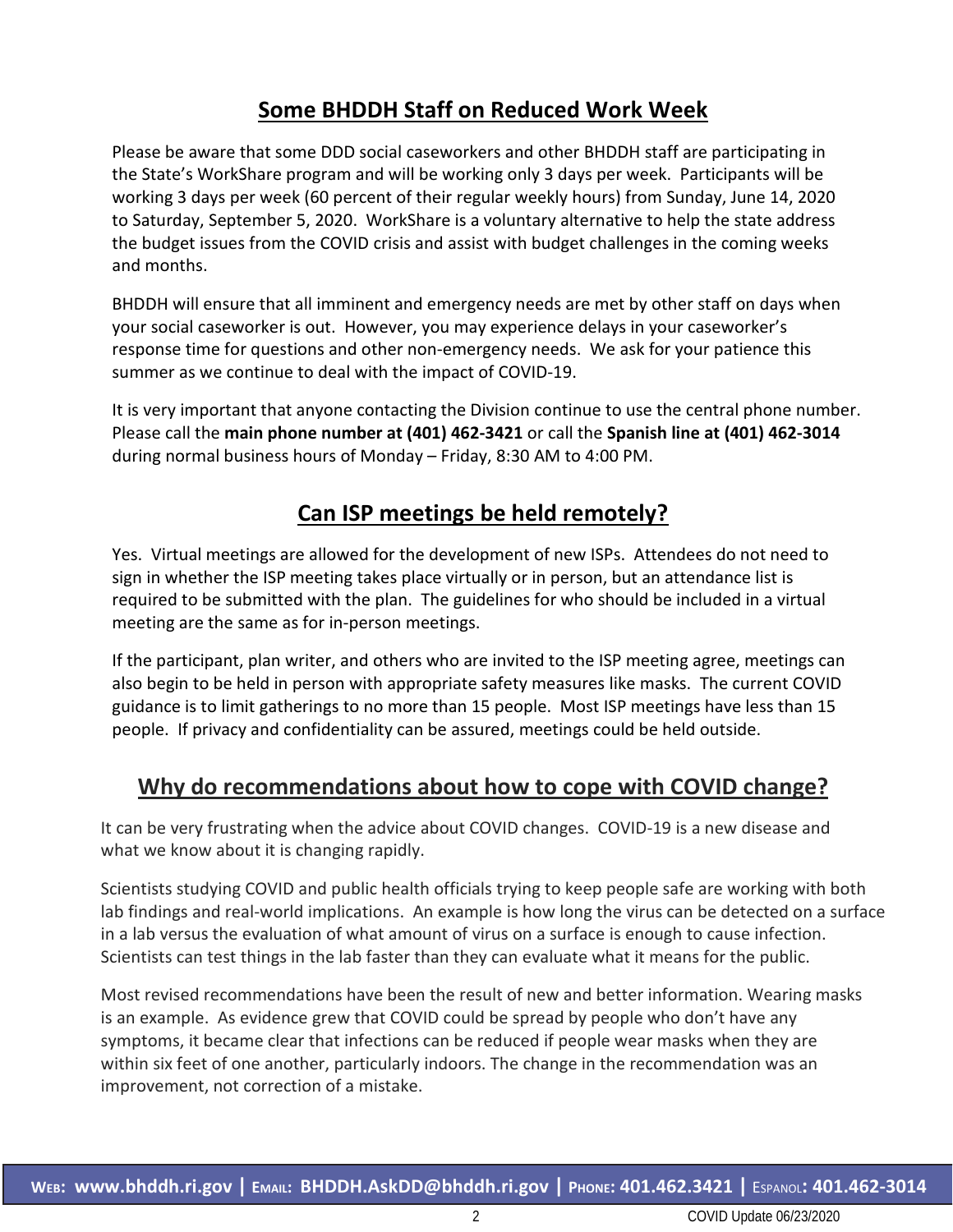# **What do we now know about COVID-19?**

Six months into the coronavirus crisis, we know more about how people become infected. Scientists have found that, while possible, it isn't common to get COVID-19 from a contaminated surface like a cardboard box. And brief encounters with people outdoors are unlikely to spread COVID. Instead, the major cause is close-up, person-to-person interactions for extended periods.

The risk is increased in crowded events, poorly ventilated areas, and places where people are talking loudly or breathing heavily, such as gyms, musical performances, weddings and birthday parties. One of the worst cases of spreading COVID happened in a church choir, where 53 of 61 people were infected in one rehearsal. Choir members were close together in a small space and singing loudly. Singing or talking loudly releases more droplets from your breath into the air, and these droplets travel farther.

Think about the difference between exhaling normally as you breathe, like when you're sitting quietly, and exhaling to blow out candles on your birthday cake, when you blow more air that goes farther and faster than your normal breathing. If you were outside when you blew out the candles, the wind would scatter the droplets from your breath faster than if you were inside, so it's harder for COVID to spread to other people. Though even outdoors, prolonged close contact or a sneeze in the face can spread COVID.

Wearing a face mask in public is the most effective way to prevent transmission and, along with social distancing, is the most likely opportunity to stop the pandemic.

# **How is this information going to help the DD system?**

The system will look different going forward. We need to think about how to [reopen](https://www.wsj.com/articles/coronavirus-this-week-some-places-in-u-s-press-pause-on-reopening-11591999823) while protecting everyone's health. The best ways we know right now for staying safe are physical distancing and masks, and reducing the number of gatherings in enclosed spaces. Tactics that will help us include things like installing plexiglass barriers, curbside pickup from stores, requiring people to wear masks in stores and other indoor places, using good ventilation systems, keeping windows open when possible, and doing more activities outside and in small groups. We need to think about other innovative ways to do the things we need to do.



We also need to keep up with widespread testing, contact tracing, and isolation of people who are sick or have been exposed. If the number of COVID-19 cases starts to rise again as the State reopens, more extensive efforts like staying home may be needed again. But we're learning more every day, and other, better tactics might also be identified in the coming months as we continue to deal with COVID.

If you have any questions, concerns, or suggestions about reopening, please share them with your social caseworker or email [BHDDH.AskDD@bhddh.ri.gov.](mailto:BHDDH.AskDD@bhddh.ri.gov)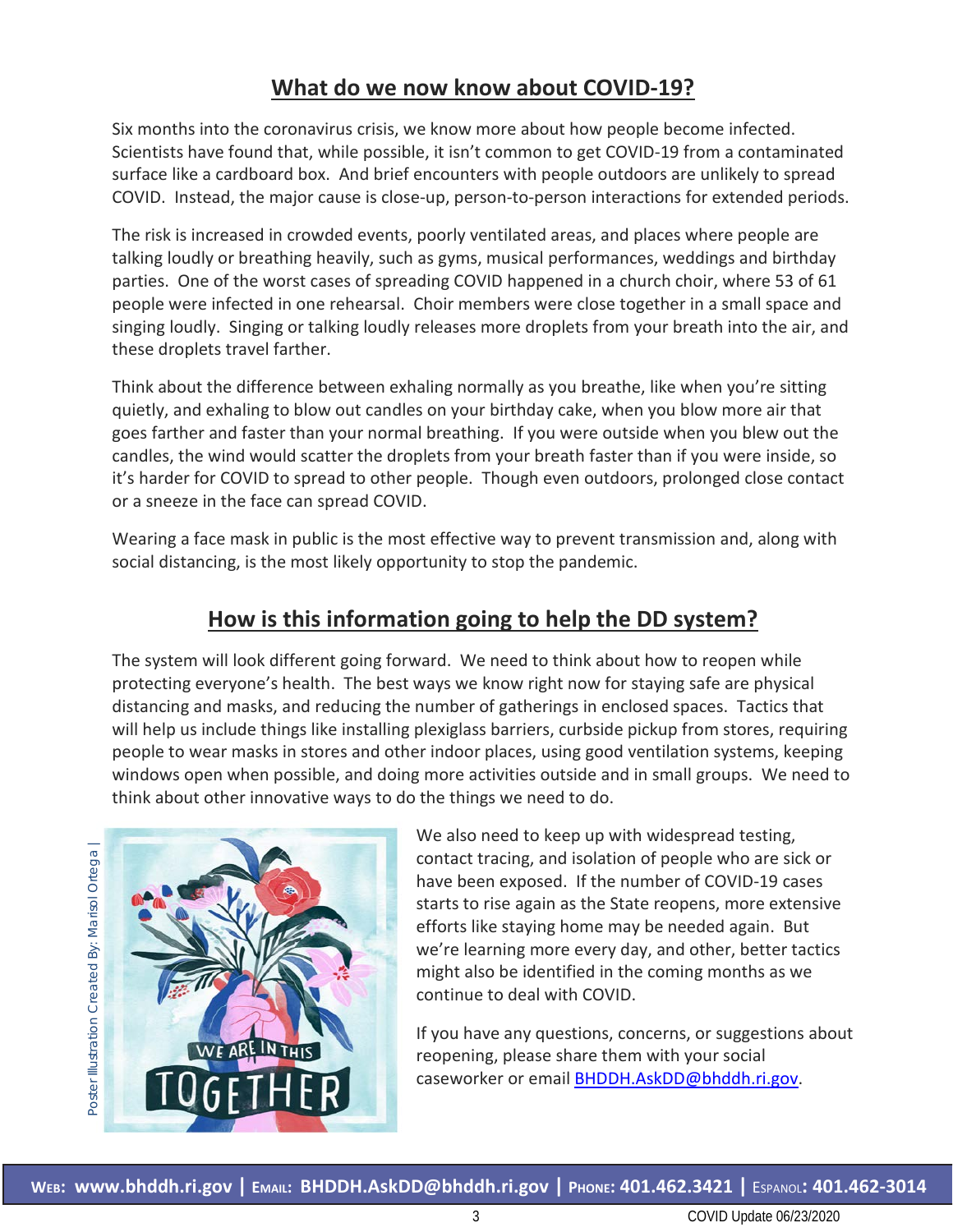# **Mapping the Disability Experience: Share Your Stories**

Neighborhood Map

Many people's daily lives changed with the due to the Covid-19 pandemic. The University of Illinois at Chicago Department of Disability and Human Development invites you to draw a map of your neighborhood to capture how the coronavirus pandemic has impacted (or not) your use and understanding of space.

This can include drawings/images of your home, your neighborhood, your city or beyond. Maps can come in many forms, styles, perspectives, and mediums.

Researchers plan to share these maps through an online public display as a project aimed at capturing community knowledge, shared experiences, and creative expression.



Submissions will be accepted on a rolling basis through June 30, 2020. Please share your maps using this link: [https://uic.ca1.qualtrics.com/jfe/form/SV\\_9LGsseOd5Jnv2Ch.](https://uic.ca1.qualtrics.com/jfe/form/SV_9LGsseOd5Jnv2Ch)

# **COVID-19 Resources from the Institute for Community Inclusion**



The Institute for Community Inclusion (ICI), at UMass Boston, has released a series of resources on the provision of employment services and supports during the COVID-19 pandemic. **All products are available at the ICI COVID-19 product and resource page:<https://covid19.communityinclusion.org/>**

These tools can be downloaded for free. They include a variety of practical strategies and resources that can be used by service providers, families, individuals, educators,

and others, to ensure ongoing supports for individuals to be fully included in employment, education, and the community, while managing the impact of COVID-19.

# **Silver Linings**

#### **Spread Kindness in Coventry**

The Coventry Substance Abuse Task Force along with the Coventry Police Department has put up new signs throughout the town with positive messages. In their words, "Now more than ever we need to remember to be kind to one another and focus on our own mental health as well!"

"These amazing signs were created to help spread some positivity and kindness in our community, despite the trying times many of us are dealing with currently."

If you live in Coventry and would like a sign in front of your house or business, please text Katelyn Bianco at 401-529-5216.

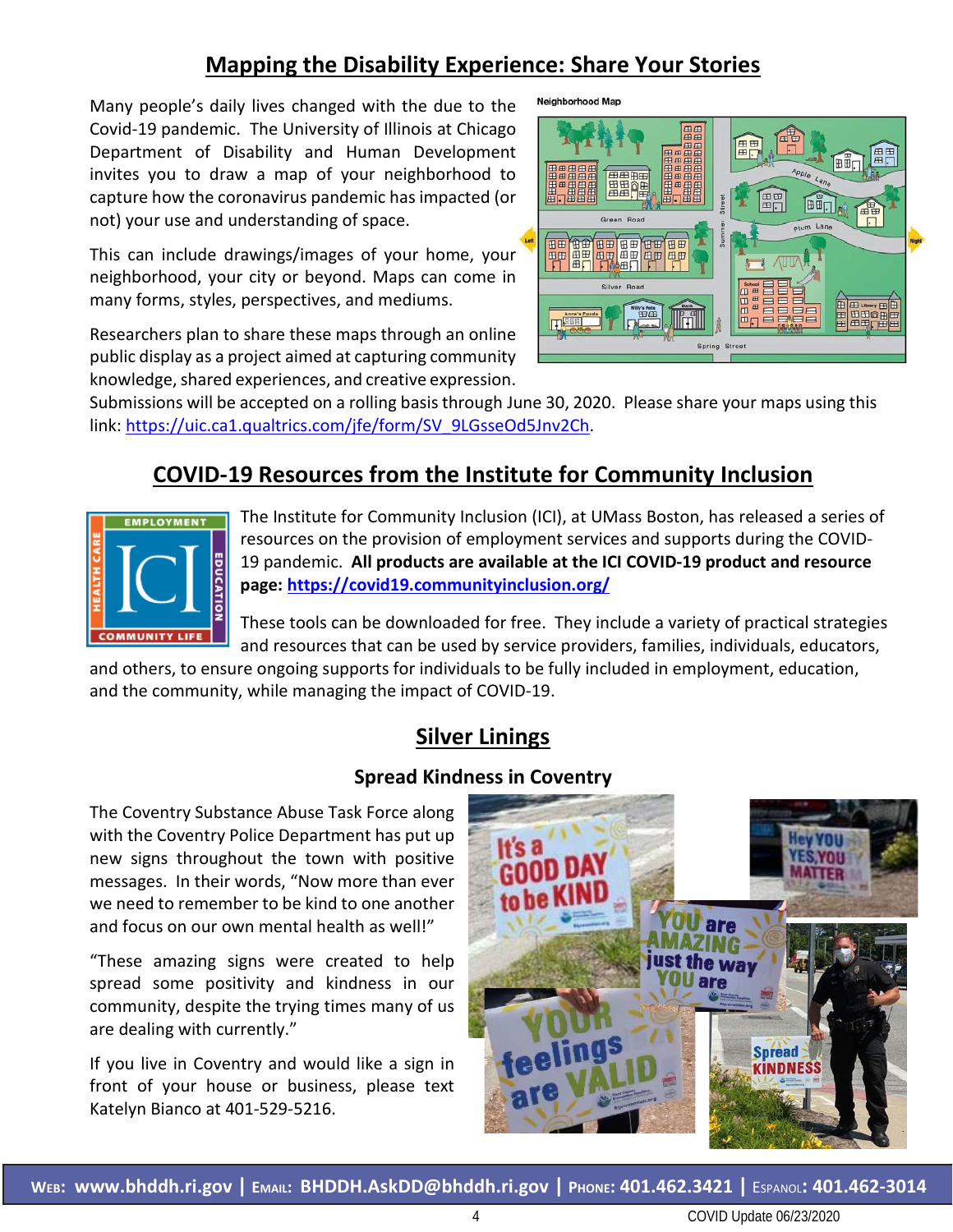#### **Rock Solid: Life Choices, RIDDC, Carve Out Success**

Excerpted from The Warwick Post, June 16, 2020 by Rob Borkowski For full story see<https://warwickpost.com/rock-solid-life-choices-riddc-carve-out-success/>

Nic Votolato couldn't find a long-term, reliable place to work that satisfied his passion to contribute and socialize with others, said Nic's mom, Gail McCusker.

The Division of Developmental Disabilities' self-directed program empowers those who prefer designing, implementing and managing a service plan that suits them uniquely. Nic hired his lifelong friend, Emily Susfoletti, to work for him to assist him with building his business and learning other important life skills.

In spring of 2019, Nic and Gail enrolled in the RIDDC's Self-Employment Business Incubator, which offers people with developmental disabilities classes to learn how to run their own businesses. This innovative project is funded by the Governor's Workforce Board and the Department of Labor and Training's "Real Pathways RI" employment initiative. Everyone who enrolls in the program needs to start out with an idea for their business. So they decided to pursue Nic's vocation, focused, at first, on his love of dogs.

Nic's love for dogs inspired his first product, a concrete dog bowl that dogs can't budge without significant effort. "We make dog bowls they don't tip over," Nic said. The solid stone creations were a boon for dog owners and the dogs themselves, and they were quite popular.

In April of 2019, the program also qualified Nic for a small grant he used to expand his product line into decorative garden stones. By the time Small Business Saturday SHOP RI was held in November, Nic had a newly expanded inventory of stone dog bowls and decorative garden stones. Nic set up a booth for Rock Solid Creations during [Small Business Saturday at the Crowne Plaza in](https://warwickpost.com/warwick-sees-big-turnout-for-small-business-saturday/)  [Warwick](https://warwickpost.com/warwick-sees-big-turnout-for-small-business-saturday/)**,** selling his wares with hundreds of other small businesses and crafters. He sold out his entire inventory.

While Nic had plans to set up a table at the Gaspee Days Arts and Crafts Festival this year, the COVID-19 pandemic interrupted that along with the festival itself. But Nic has continued selling his dog bowls and garden stones online. Now, they have to ask customers pick up the items themselves, with little interaction. That's disappointing for Nic, who gets a thrill out of seeing people's faces when they're getting their first look at his work.

Nic and Emily are still working on new garden stones, sundials and other cement products together, and Gail helps too, including brainstorming other new ideas that will continue to build Nic's business.

You can see more of Nic's garden stones and other cement products on his Facebook Page, "Rock Solid Creations", or purchase them directly at "The Budding Violet" retail shop in North Smithfield, RI."



*[CREDIT: Gail McCusker] Nic Votolato puts the finishing touches on a few dog bowls, the first items sold at Rock Solid Creations.*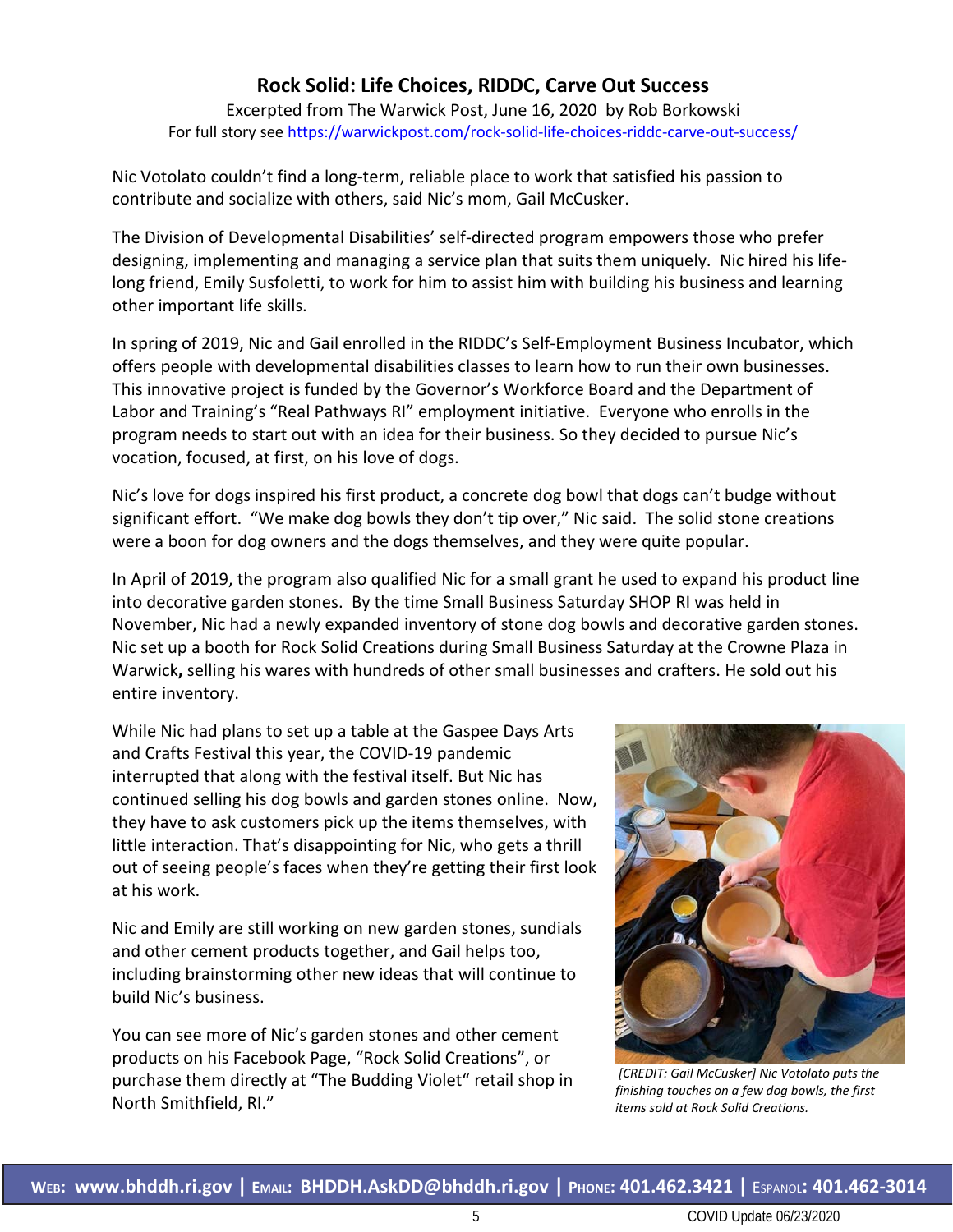#### **RIArts.org**

The Rhode Island State Council on the Arts (RISCA) is working to provide information and resources for artists as well as working to spread the word about experiences for audiences to enjoy from home. The website [riarts.org](file://BHDDH-FS-01/DD/HOME/anne.leclerc/Documents/COVID/Public%20Information/Bulletins/riarts.org) offers a calendar of both ongoing and one-time virtual events from Rhode Island artists and arts organizations. Events include both free events and events with a fee.

RISCA encourages you to participate in art making at home! Create and share family-friendly art drawings, poetry, songs, essays, photographs, videos, or whatever your preferred medium - inspired by this unique and challenging period. Consider tagging your creation with #RIArts. Photos of artwork can be submitted online or mailed to RISCA. Visit [riarts.org](file://Bhddh-fs-01/dd/HOME/anne.leclerc/Documents/COVID/Public%20Information/Bulletins/riarts.org) for more information.

#### HELP US FILL THE STATE WITH HOPE #RIArts

### **Sample of Events**

**Virtual Knitting Circle - July 11** Join Trinity Rep and Providence Public Library for a Virtual Knitting Circle on July 11 at 11:00am. Bring your project online and enjoy the camaraderie and fun of knitting together from the comfort of your own home. We will be meeting via Zoom to receive the link - please RSVP to this event and it will be sent prior to our meeting. Visit Facebook Events to RSVP:<https://www.facebook.com/events/646752962827665/>

**The Wilbury Theatre Group** offers classes, performances, and events live-streamed on the company's Facebook and YouTube pages. Presented with support from GoLocalProv. Audience members will be able to watch the performances live via The Wilbury Group Facebook page, YouTube, and on the GoLocalProv website at golocalprov.com. Video of livestreamed events will be held on The Wilbury Group's website for future viewings. View the current schedule of performances below. For more information about the performances or The Wilbury Group's livestreaming program, visiting [thewilburygroup.org/streaming.](file://BHDDH-FS-01/DD/HOME/anne.leclerc/Documents/COVID/Public%20Information/Bulletins/thewilburygroup.org/streaming)

**"Art of the Ocean State"** Wickford Art Association exhibit running June 26 to July 19, 2020 with Virtual Gallery to launch June  $30<sup>th</sup>$ . Everything that makes RI beautiful, unique, quirky, fun-sized and our home! Visit the Wickford Art Association for more information at: <https://wickfordart.org/art-of-the-ocean-state-4/>

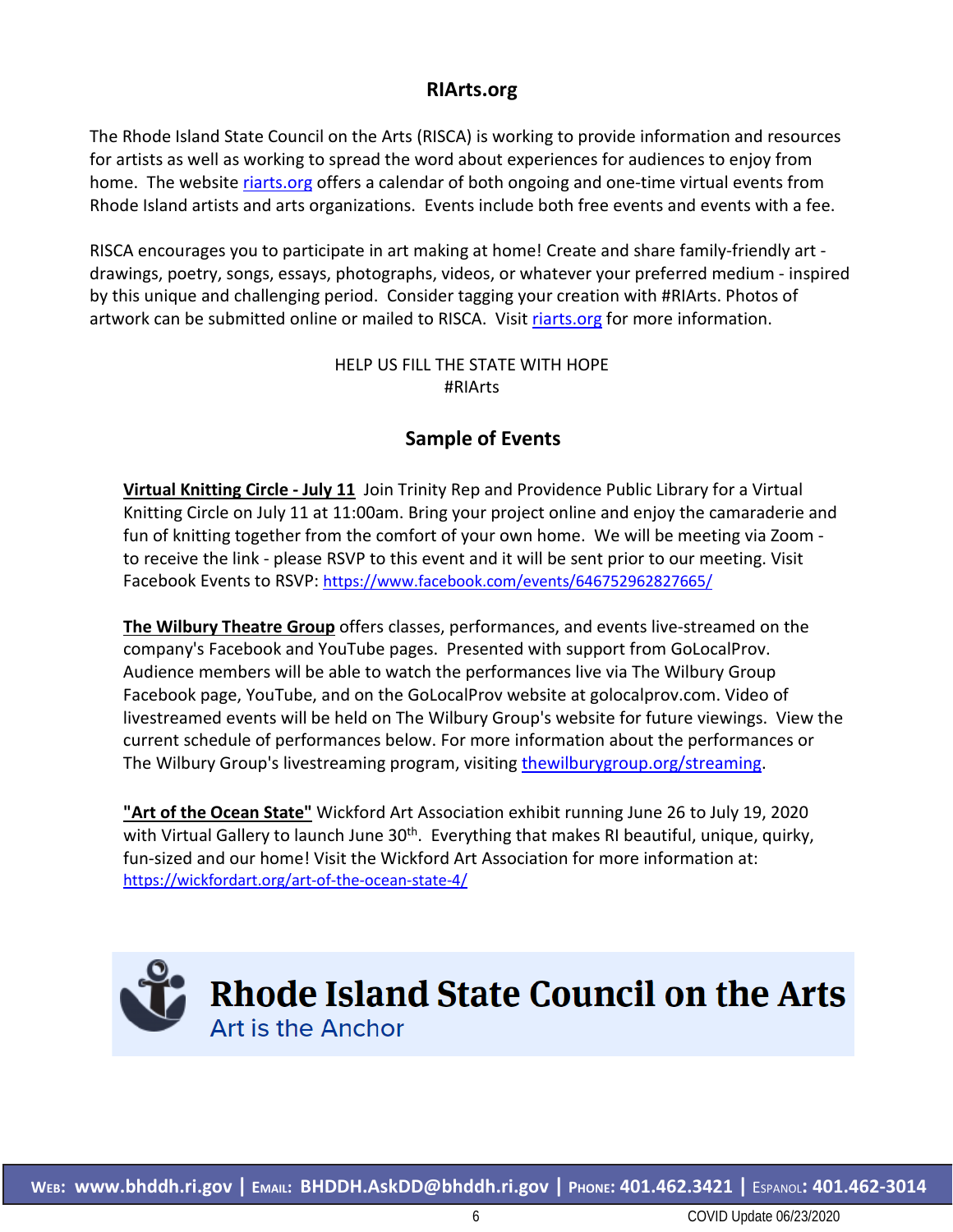# **If you are experiencing a mental health crisis, BH Link is here for you**

BH Link's mission is to ensure all Rhode Islanders experiencing mental health and substance use crises receive the appropriate services they need as quickly as possible in an environment that supports their recovery. Call 911 if there is risk of immediate danger. Visit the BH Link website at [www.bhlink.org](http://www.bhlink.org/) or for confidential support and to get connected to care:

#### CALL **(401) 414-LINK (5465)** If under 18 CALL: **(855) KID(543)-LINK(5465)**

Visit the 24-HOUR/7-DAY TRIAGE CENTER at 975 Waterman Avenue, East Providence, RI

## **Stay Informed with Information on COVID-19**

#### **Rhode Island Department of Health COVID-19 Resources**

| Hotline | (401) 222-8022 or 211 after hours;   |
|---------|--------------------------------------|
| Email   | RIDOH.COVID19Questions@health.ri.gov |
| Website | https://health.ri.gov/covid/         |

#### **Center for Disease Control COVID-19 Information**

| Website | cdc.gov/coronavirus                                                 |
|---------|---------------------------------------------------------------------|
| Videos  | https://www.cdc.gov/coronavirus/2019-ncov/communication/videos.html |
|         | Includes a link to ASL videos                                       |

#### **BHDDH Information on COVID-19's Impact on DD Services and the DD Community**

Website [bhddh.ri.gov/COVID](http://www.bhddh.ri.gov/COVID) 

#### **RI Parent Information Network (RIPIN)**

| Website     | https://ripin.org/covid-19-resources/        |
|-------------|----------------------------------------------|
| Call Center | (401) 270-0101 or email callcenter@ripin.org |

#### **Advocates in Action – for videos and easy to read materials**

Website <https://www.advocatesinaction.org/> *Website offers BrowseAloud, which will read the website to you*

# **Sign Up for Our Email List**

If you aren't receiving email updates and newsletters from the Division, you can sign up on our

website. From the main BHDDH page at [bhddh.ri.gov,](http://www.bhddh.ri.gov/) select **What's New**, then go to bottom and click on **DD Community Newsletter**. The link to sign up for the BHDDH

**DD Community Newsletter** SIGN UP FOR THE BHDDH NEWSLETTER

Newsletter is directly below the title, as shown in the picture at right.

# **Contacting the Division**

The department is working on a reduced workforce and therefore calls should not be placed directly to your social caseworker. DDD has put 24-hour phone coverage in place with a central business hour phone number and an on-call number for nights and weekends.

If you have a vital need, please call the numbers below. If you have any general questions or concerns, please email them if you can, in order to try to leave the phone lines free for those who need to call. We will do our best to address your questions directly or through future newsletters.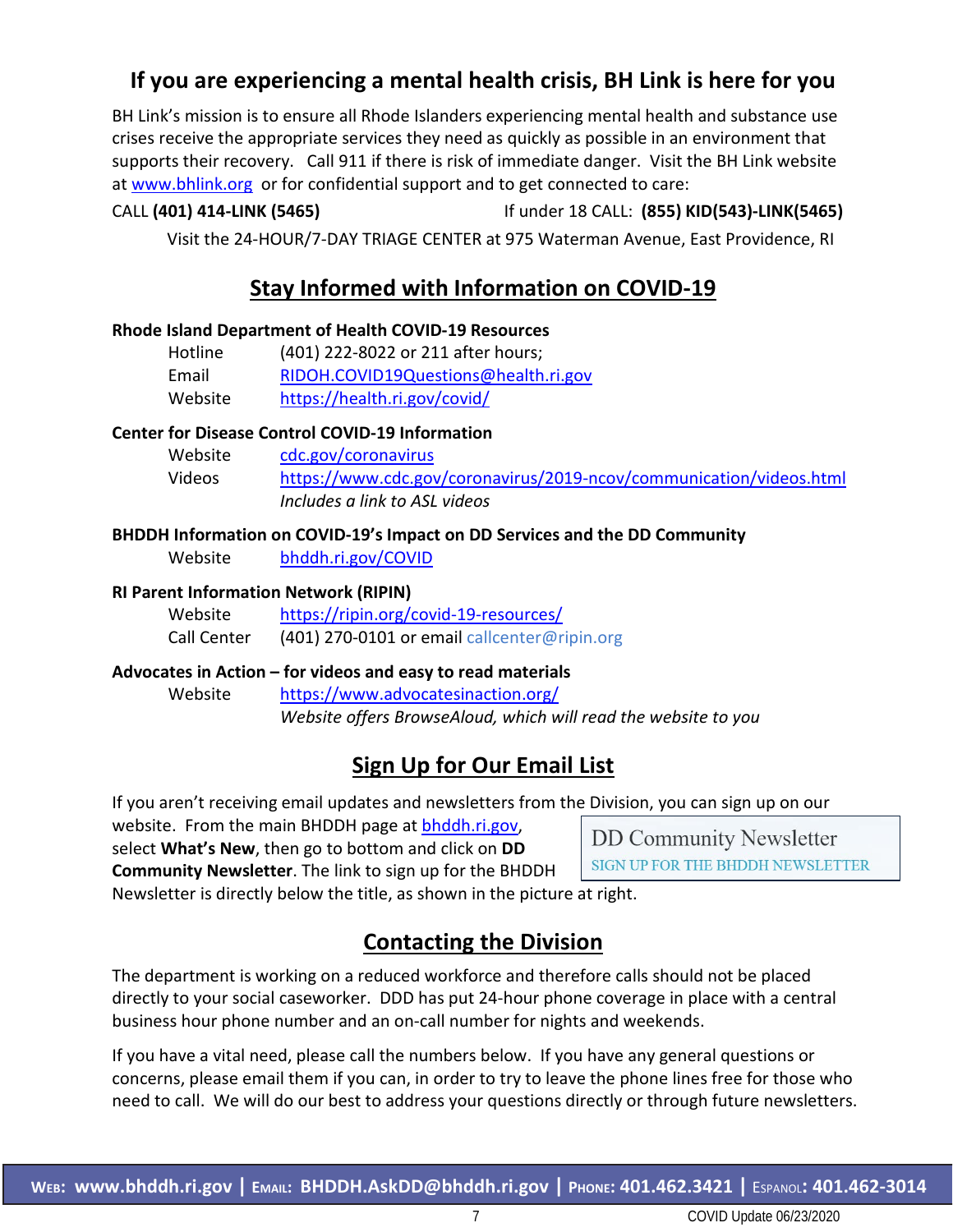

**WEB: [www.bhddh.ri.gov](http://www.bhddh.ri.gov/) | EMAIL: [BHDDH.AskDD@bhddh.ri.gov](mailto:BHDDH.AskDD@bhddh.ri.gov) | PHONE: 401.462.3421 |** ESPANOL**: 401.462-3014**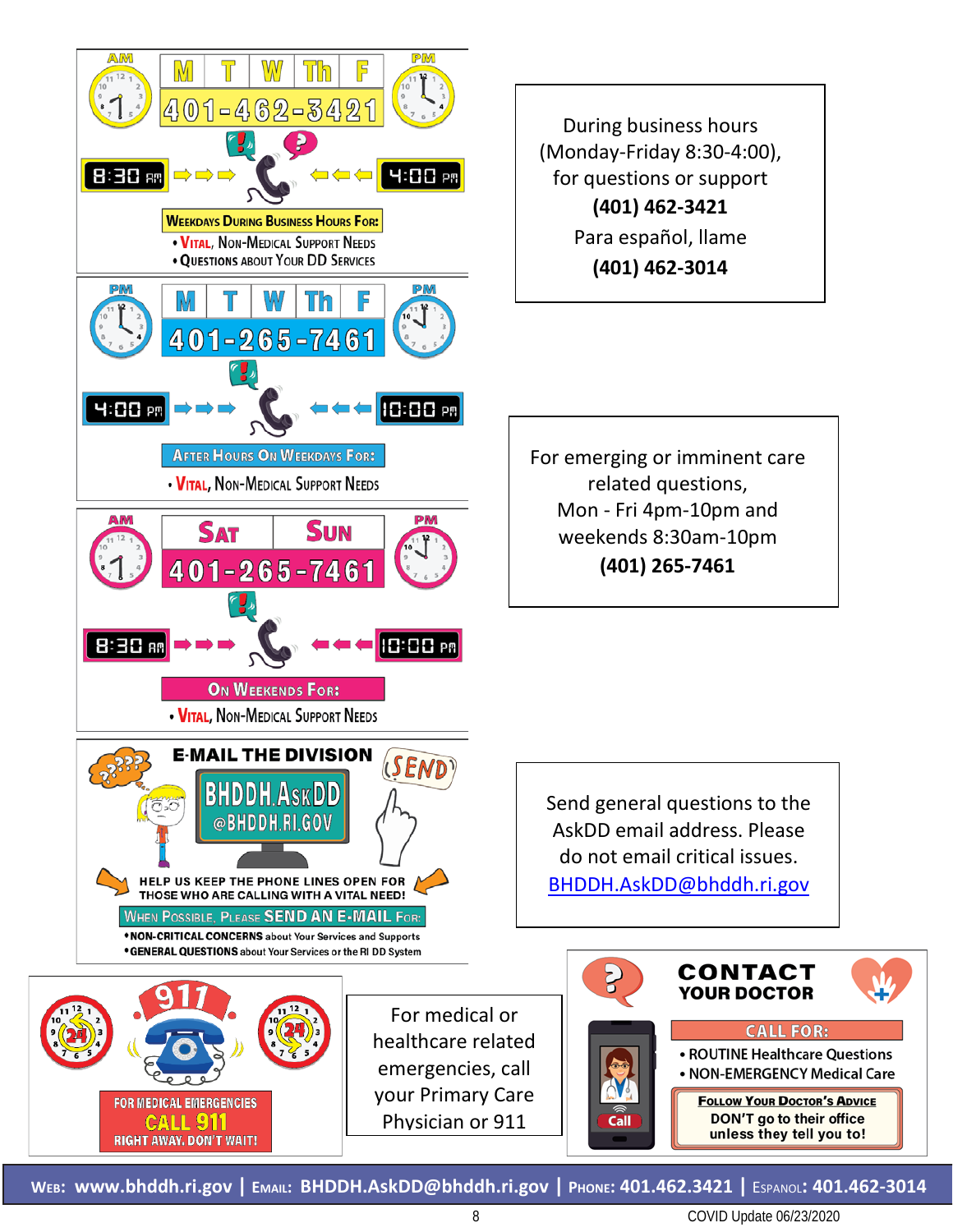

**Healthcare Facilities Visitation Policy**

*(Updated 5/8/2020)*

Nicole Alexander-Scott, MD, MPH, Director of the Rhode Island Department of Health (RIDOH), is recommending that all healthcare facilities consider implementing visitor restrictions. This recommendation is made in response to the increasing number of patients diagnosed with COVID-19 globally, the patients diagnosed in Rhode Island, and the ongoing influenza respiratory illness season.

In light of the US Centers for Diseases Control and Prevention's (CDC) guidance, and in concert with infection control professionals, RIDOH has implemented a three-phase approach to visitation restrictions. Each level becomes increasingly more restrictive. It is the hope that upon recommendation of the Director of Health, all healthcare agencies will operate at the same level of visitor restriction (see attached).

Other considerations when implementing your facility-specific visitor policy might include:

- Single point or controlled access to the healthcare facility
- Visitor identification

The Director of Health recognizes that this policy may cause a hardship for patients and their families. We ask for patience and understanding as we take steps that we believe will help minimize the spread of both the seasonal flu and COVID-19.

Special circumstances may warrant case-by-case exceptions to these recommendations in an effort to meet the needs of patients and their families, while maintaining the health and safety of healthcare workers and the general public. It is important to understand that patients younger than18 years of age, are expected to need one support person present and appropriate accommodations should be considered.

When a support person is essential to the care of a patient with a disability, including patients who have altered mental status, communication barriers, or behavioral concerns (such as patients with intellectual and/or developmental disabilities (I/DD), dementia, and/or behavioral health needs), accommodations for the patient should be made so that the patient can be accompanied by the support person. These accommodations can facilitate communication with hospital staff, accessibility, equal access to treatment and/or the provision of informed consent in accordance with the civil rights of patients with disabilities. A support person may include a family member, guardian, community support provider, peer support specialist, or personal care attendant. In some instances, there may be a need to permit the designation of two support people to ease the burden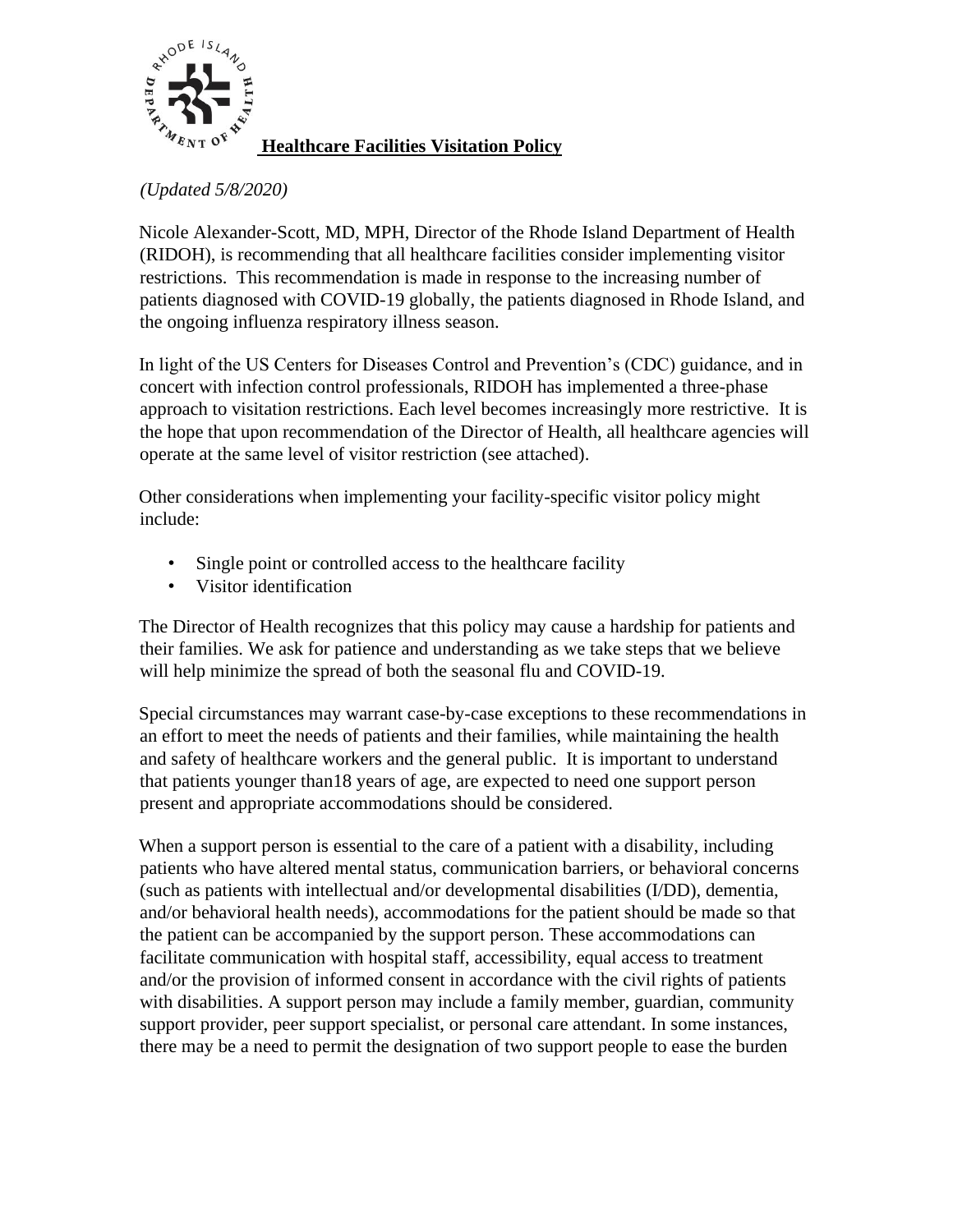on any one individual support person, while still permitting only one support person to be present at a time.

Patients with a disability shall similarly be allowed to use assistive technology (e.g., smart phones, tablets, and other communication devices, such as assistive technology and communication boards, to facilitate communication and ensure equal access.

Senior leadership should be involved in the decision-making for any exception requests. If members of senior leadership have non-clinical questions related to the exception request, they should call the Center for Facilities Regulation at 401-222-2566. For questions about the clinical elements of the exception, they should call RIDOH's Center for Acute Infectious Disease Epidemiology (CAIDE) at 401-222-2577 Monday through Friday 8:30 a.m. -4:30 p.m. (after hours and on weekends: 401-276-8046).

These restrictions may change as more information becomes available during this evolving and dynamic COVID-19 response.

Effective Today, March 5, 2020: Visitor Restriction Recommendation is Level 1.